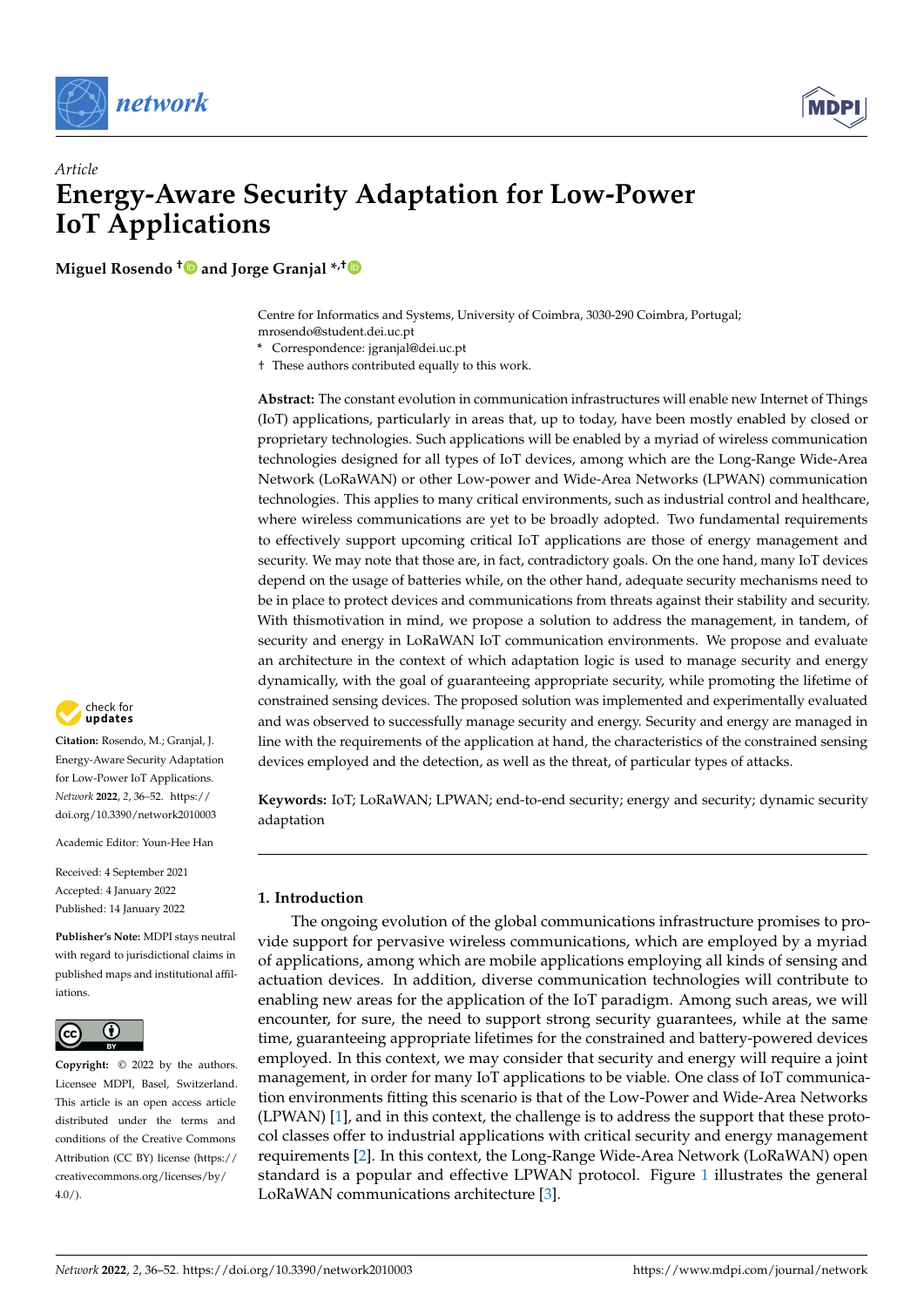<span id="page-1-0"></span>

**Figure 1.** LoRaWAN architecture overview [\[3\]](#page-15-2).

From the point of view of security, the employment of wireless communications between LoRaWAN sensing devices and gateways is particularly critical [\[4\]](#page-15-3). End-to-end security in this context is thus critical, in order to secure end-to-end communications against external threats. Our proposal in this article is in line with this concern, as we discuss later. On the other hand, critical applications call for the usage of appropriate energy management mechanisms, since many LoRaWAN sensing platforms are powered by batteries, and thus, a careful control of how much energy is expended to support security mechanisms is important, so as not to compromise the effective lifetime of the device in the context of the application at hand.

The LoRaWAN security scheme is composed of two levels of protection: at the network and application layers. Each uses one AES symmetric encryption key, which is obtained from the same primary key. The primary key is preconfigured and shared with each node by the network server, which is responsible for its generation during the setup phase. The network key is used to encrypt and to guarantee integrity for communications in the LoRaWAN infrastructure, while the application key ensures the confidentiality of the payload in the context of the application.

Devices in a LoRaWAN infrastructure may belong to three categories, namely A, B and C. For type A sensors, the device is responsible for initiating communications with the server, using dedicated uplink and downlink communication windows. This behavior allows the device to hibernate and to reduce energy consumption, and in consequence, this is the most efficient class regarding energy usage. Class B is similar to class A; however, in this case, the devices are synchronized with the server to schedule downlink communication windows, making it more costly in terms of battery usage. In Class C, a permanent open channel for bidirectional communication is maintained with the server, making it possible to receive a message at any time. We can thus observe that this configuration makes Class C devices the most expensive in terms of energy consumption.

Our focus in this article lies in the proposal of an architecture and algorithms to support the adaptation logic required for the dynamic management of security and energy in tandem, in the context of radio-frequency communications in an LPWAN network, as per the requirements and motivations previously discussed. In particular, the goal is to protect the application against external threats, with energy being dynamically managed to promote acceptable lifetime for the constrained devices employed.

The article proceeds as follows: We discuss related work in Section [2,](#page-2-0) and in Section [3,](#page-3-0) we present the proposed architecture for dynamic energy and security management in IoT. In Section [4,](#page-6-0) we discuss the proposed algorithm for dynamic security and energy management, a particularly relevant component of the proposed solution. Section [5](#page-8-0) focuses on the experimental and analytic evaluation of the proposed architecture and controller, and finally, Section [6](#page-14-0) concludes the article and discusses future work and research opportunities.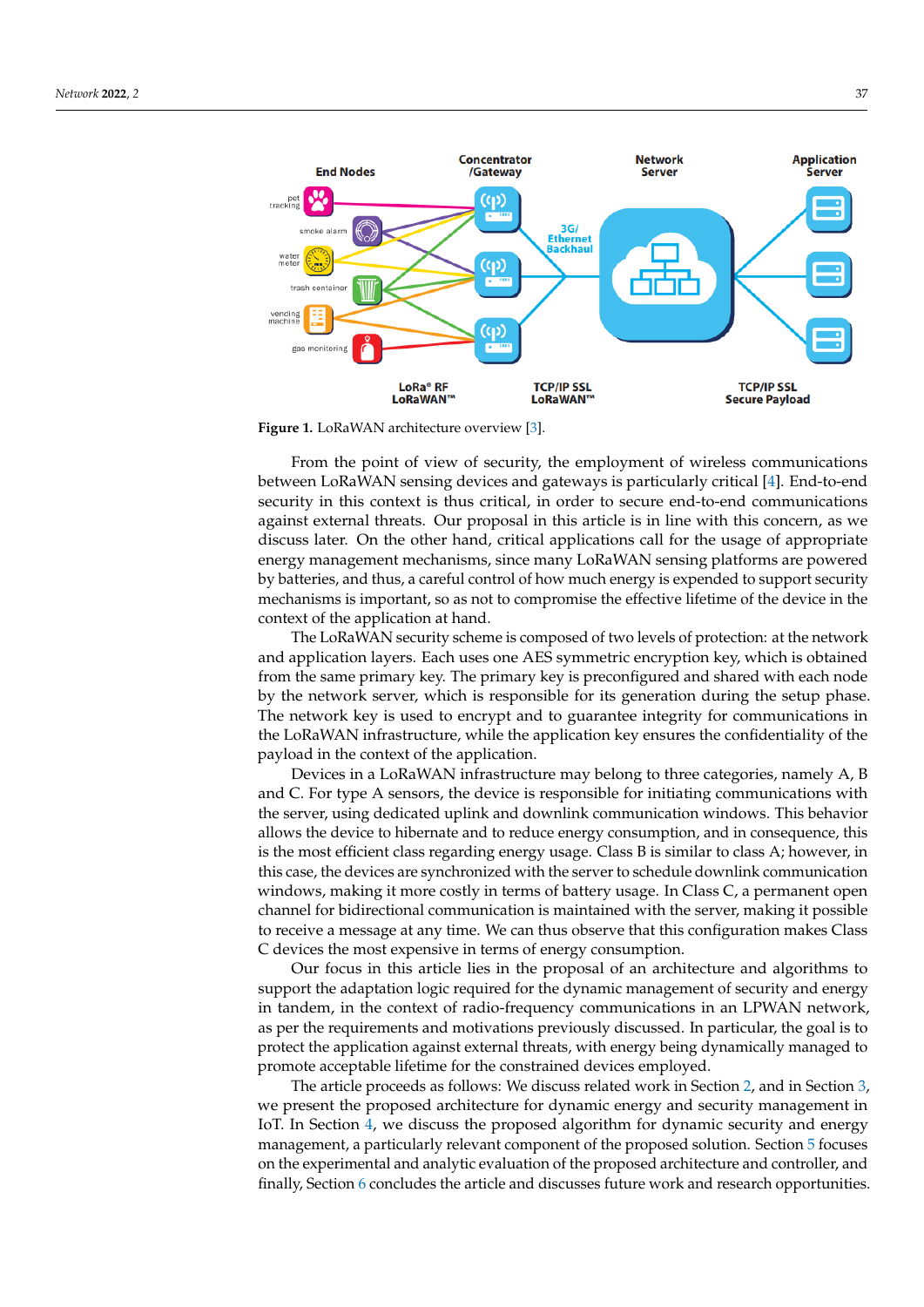<span id="page-2-0"></span>As previously discussed, LoRaWAN is one particularly important LPWA communications technology and lays the ground for the implementation and evaluation of the architecture and controller proposed in this article. In regards to the management of security and energy, we note that LoRaWAN lacks the mechanisms to support its dynamic management and adaptation, given that three classes of end devices may be employed with fixed configurations in terms of energy [\[5\]](#page-15-4). In addition, the standard does not consider the possibility of adapting the level of security dynamically, and as such, the impact of security mechanisms on energy is predictable and unavoidable, irrespective of the devices' classes employed. We thus may observe the lack of dynamic adaptation strategies for security and energy, particularly strategies that may promote energy saving in the presence of attacks, even when employing class B devices, and that can also support extra protection by enabling security for end-to-end communications in the presence of relevant threats. Given the previous limitations, we are able to identify a number of research proposals over the years, with the goal of improving the security of LoRaWAN-based applications, as we proceed to discuss.

The architecture in [\[6\]](#page-15-5) considers the usage of a Public-Key Infrastructure (PKI), employed to issue a certificate for all network entities supporting secure communications. Communications are secure in terms of integrity and confidentiality, while a set of other security-related mechanisms are proposed to secure communications in the network, such as VPN, firewalls and SSH. In [\[7\]](#page-15-6), the authors consider the addition of a third element to the LoRaWAN architecture, which is independently managed and used to create and distribute keys among the participating devices. In this proposal, end devices receive only their own session key, and the NS is unaware of the various session keys, which are managed at the application level. In addition, this work proposes to change the AppKey in each session, in order to prepare for difficult attacks. Each device stores the last timestamp received and compares it against the timestamp value of the next message, in order to prevent against replay attacks.

Authors in [\[8\]](#page-15-7) consider Blockchain to improve trust in the network server, as well as to contribute to improving the overall security of the network. Blockchain must be supported by the NS, frequently the only device with the required resources for this purpose, in contrast with end devices and gateways. In this proposal, a management component is added to the NS, which adds a hash of each transmitted message to the Blockchain. In [\[9\]](#page-15-8), the authors propose to use Ephemeral Diffie–Hellman Over COSE (EDHOC) to renew the keys employed for encryption of communications between sensing devices. EDHOC is a symmetric key management protocol employed between end devices and is based on SIGMA-I and implements the Elliptic Curve Diffie–Hellman algorithm (ECDH) with P-256. This new mechanism is used to renew session keys as soon as the device is activated, adding flexibility to the entire key management process. Another approach considered in [\[10\]](#page-16-0) proposes that key management can be performed through public keys without the use of certificates, thus implementing Certificateless Public-Key Cryptography (CL-PKC). This is a lightweight method in terms of the memory and computational resources required and is therefore considered a good choice for IoT networks, given the typical constraints of the devices employed. In [\[11\]](#page-16-1), the authors address the formal evaluation of LoRaWAN security against known threats. The authors employ the Scyther tool to investigate and expose weaknesses in LoRaWAN security. Besides the enumeration of vulnerabilities, the authors also discuss possible approaches to each of the identified vulnerabilities.

In [\[12\]](#page-16-2), the authors focus on jamming attacks against LoRaWAN environments. To mitigate this threat, the authors propose a LoRaWAN-based IDS module deployed on gateways. This component monitors join request traffic between end nodes, in order to detect jamming attacks. In [\[13\]](#page-16-3), it is proposed to use two activation keys. This method is very similar to the one specified by the LoRa Alliance; however, it uses yet another preconfigured key to segregate the key management functions of the network and application layers. This approach uses a key (AppKey) to generate a session key between the end device and the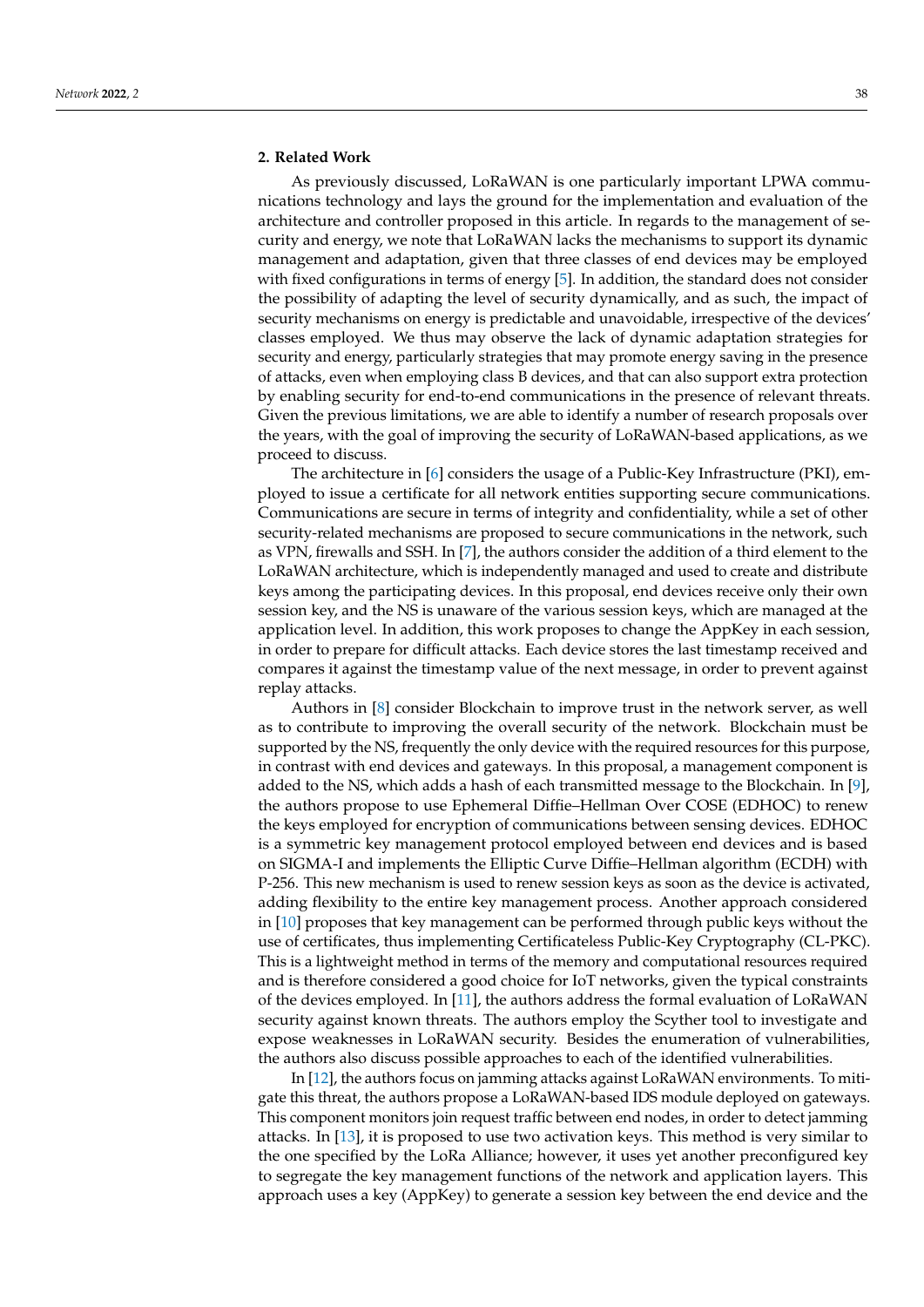AS, and another key (NwkKey) to generate the session key to be used between the end device and the NS. This approach discusses the exposure of the network to attacks, due to the fact that the NS is able to access application-level session keys. A mechanism for updating session keys is also proposed to increase system security, using the session keys currently used at each layer to create new session keys.

A review of vulnerabilities, threats and common defense strategies in some LPWAN protocols, in particular LoRaWAN and SigFox, is performed in [\[14\]](#page-16-4). This work discusses critical aspects of security in LPWAN technologies and identifies attack vectors, while also proposing defense strategies to mitigate the identified risks in the context of relevant IoT technologies.

In [\[15\]](#page-16-5), the authors propose a new method for multihop data routing, which employs Q-learning in the context of data transfers. The main goal is to improve the performance of the network regarding quality of service and energy consumption, a core concern when referring to IoT applications. The results of the experiment are compared against existing modules, and the new proposal is verified to be very efficient in terms of energy savings, with lower data interference and improved quality of service. The authors in [\[16\]](#page-16-6) discuss the importance of managing energy and fast data transfers in wireless sensor networks (WSN) and propose a new data routing method optimizing the energy cost of the links. This strategy allows one to generate uniform energy consumption and promote faster data transfers. The evaluation considers two strategies: simulation, with exhaustive analysis of network lifetime, energy and data latency, and deployment over a test bed, which demonstrated that the proposed cognitive small world model is more efficient regarding energy balancing and consumption, data latency and network lifetime, when compared with different state-of-the-art approaches.

From our analysis on related work, we may observe that, although various proposals address security weaknesses in IoT LoRaWAN environments, there is a lack of proposals addressing the dynamic management of security and energy, as per the goals of our proposal in this article. As previously discussed, our main motivation is to design and evaluate a solution to address, in tandem, these two important and (from the point of view of the resources available in constrained IoT devices) conflicting aspects. As we address throughout our discussion in this article, the dynamic management of energy and security in the context of an IoT application may provide the required security to protect the network against threats being detected at the moment, while allowing for a more careful and intelligent management of energy during the life cycle of the sensing devices employed—a valuable resource in providing acceptable lifetime to the IoT application at hand.

## <span id="page-3-0"></span>**3. An Architecture for Dynamic Energy and Security Management in IoT**

The architecture in the context of which we design and evaluate the proposed energy and security adaptation strategy is illustrated in Figure [2.](#page-4-0) This architecture extends the LoRaWAN operational model by adding new elements considered to be indispensable for the management of security and energy in tandem, as per our goals. One important component is the Network Server (NS), and in this case, it preserves the base functionality of a LoRaWAN network server. The NS is responsible for filtering information from the sensors and forwarding the respective payloads to the Application Server (AS). As illustrated, the dynamic safety controller is added in the context of this component of the architecture. An IDS module is added at the Gateway to assist the controller, in particular to allow the assessment, from the analysis of the communications with sensing devices, of the state of the network in relation to intrusions and external attacks. We can also observe that a component for security management is added to the various entities of the architecture, which is responsible for sending information about the security scheme currently being used, as well as for receiving information important for the enforcement of a new security scheme (as decided by the controller). In Figure [2,](#page-4-0) we also illustrate the data flow for the variables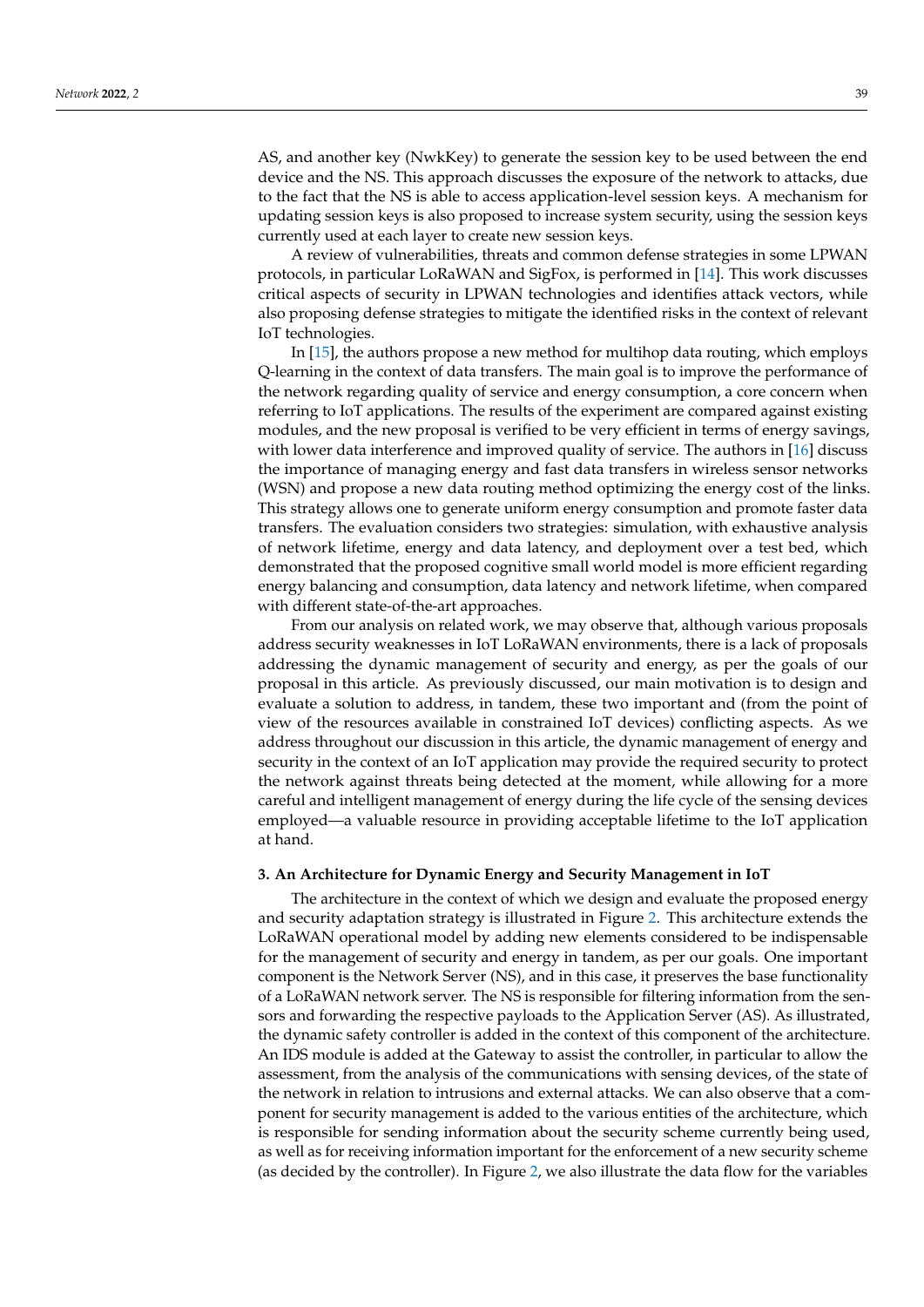<span id="page-4-0"></span>

used by the controller, as well as the distribution of the new security scheme, illustrating in general what happens in the system in each periodic run of the controller logic.

**Figure 2.** System view of the proposed architecture.

In Figures [3](#page-4-1) and [4,](#page-5-0) we illustrate a functional and protocol view of the proposed architecture, particularly the data flows, the origin, the destination and the type of information exchanged between the various entities of the architecture illustrated in Figure [2.](#page-4-0)

In Figure [3,](#page-4-1) we illustrate the process of setting up the controller. In this process, the security levels defined in the controller are shared with the remaining components of the architecture, which make use of this information, in particular, the sensing devices and the AS. The attacks and the security profile tables are also shared, which are required to decode the attack reports transmitted by the IDS component of the architecture and adapt accordingly.

<span id="page-4-1"></span>

**Figure 3.** Setup phase of the proposed architecture (protocol view).

In Figure [4,](#page-5-0) we illustrate the process of exchanging the necessary information for the operation of the controller, in each run of the algorithm. Each sensing device part of the architecture outputs its battery level (in percentage), and the IDS transmits the security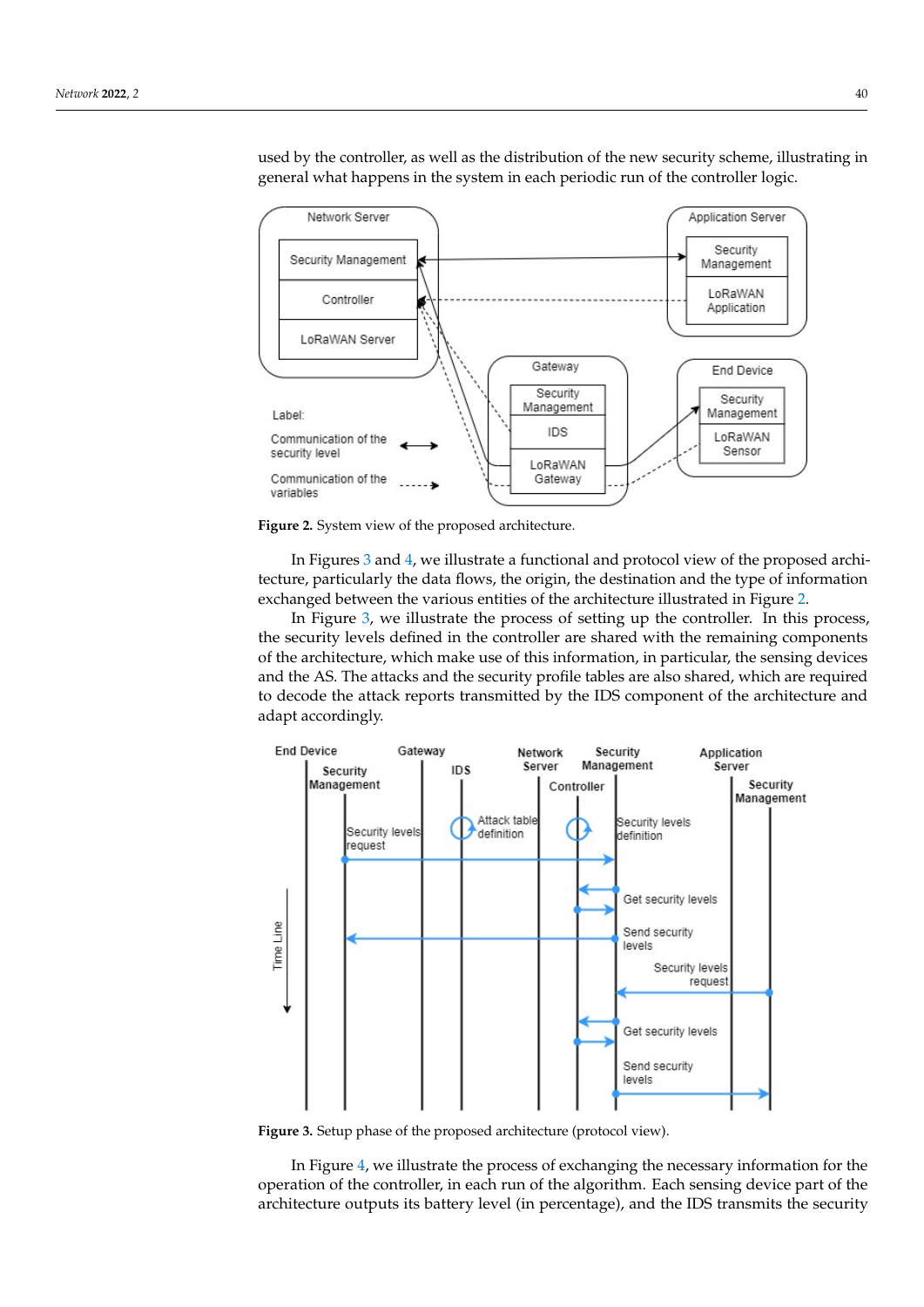assessment made at that moment from its analysis of the communications environment. The minimum and initial security levels, as well as the preference threshold (which expresses the preference given to energy saving over security), as well as the security profile table, are transmitted by the AS, since all variables depend on system preferences. Such preferences influence the behavior of the controller and may be expressed via application configuration, either on setup or modified at run time. We must note that this is implementation specific and out of the scope of our implementation and evaluation process. In each run (one per minute), the controller gathers all the required information, analyzes it and reacts to the IDS report and end-node status (battery level), adapting the security level as appropriate. Afterward, the new security scheme is transmitted to the sensor, NS and AS entities of the architecture, using encryption at the network and application layers provided by LoRaWAN.

<span id="page-5-0"></span>

**Figure 4.** Operational phase the proposed architecture (protocol view).

We need also to consider which LoRaWAN device classes are able to support the proposed architecture. From our previous description in Section [1,](#page-0-0) we may note that Class B and C devices will have no problem using this approach, as they have synchronous or continuous downlink opportunities to transmit. Thus, server-to-device communications will easily allow the transmission of the new security scheme. Regarding Class A devices, in this case, the device is responsible for initiating the conversation, and there are always two downlink windows. Therefore, we may observe that this new architecture is also suitable for Class A devices.

As previously discussed, the main motivation behind our proposal is to secure the network against external attacks, by adapting security and energy dynamically, in order to deal with relevant threats, while trying to extend the battery life of constrained devices as feasible. The design of this proposal takes into account the different preferences that each application may have, which may be specific to the application itself or the environment supporting that particular application. Therefore, in order to make an adequate management of security and energy for the application, several profiles describing energy over security preferences were considered and are discussed next. The various profiles express different approaches and priorities, in what respects compromises between increasing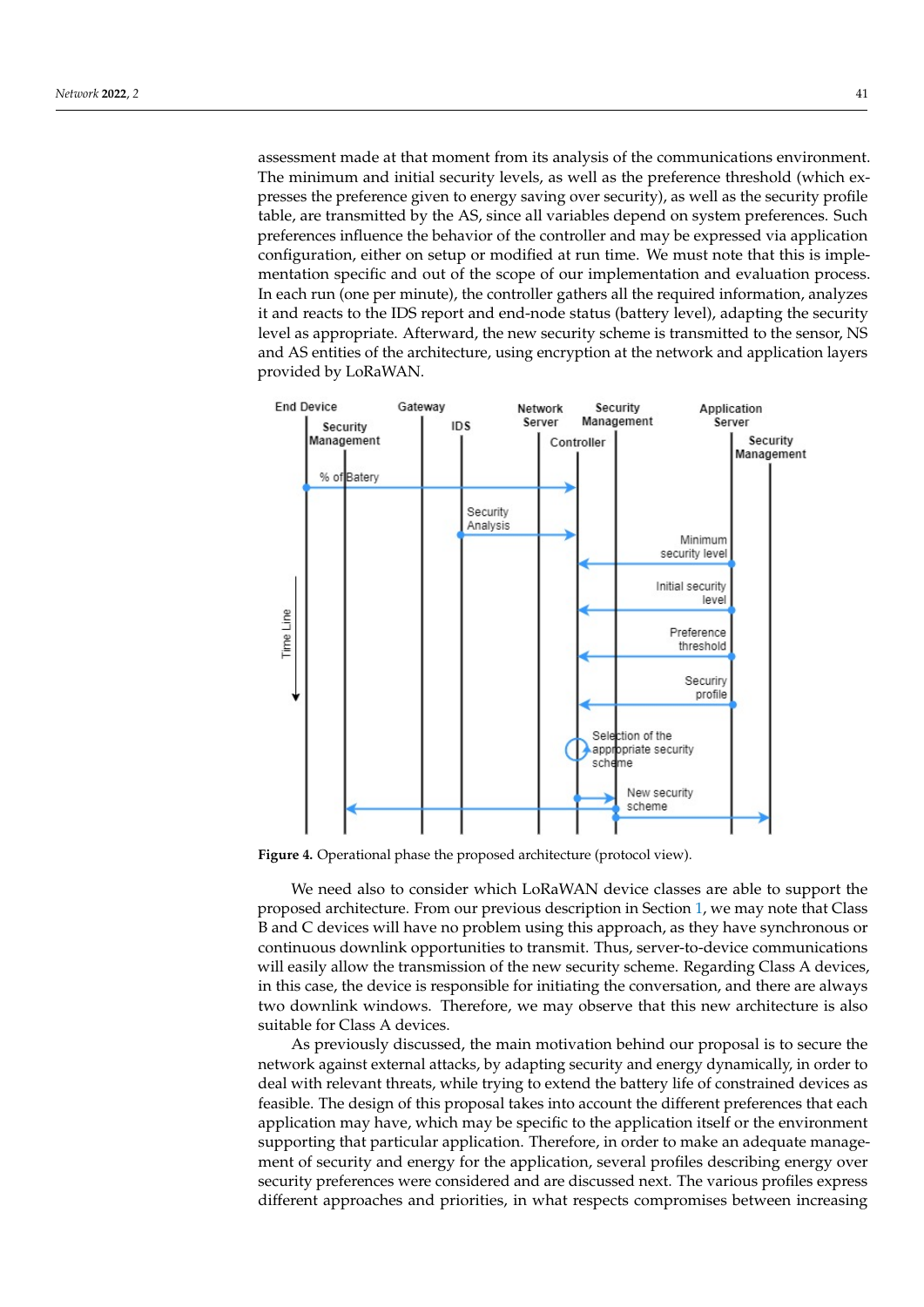security and promoting savings in energy. While some applications may require higher security in the presence of attacks, even at the expense of energy, for others, the lifetime of the devices may be more important. Overall, the approach described next addresses the dynamic management of energy and security in light of the requirements of the applications, as well as of the operational conditions of the devices and the presence (or absence) of attacks, as we discuss next.

#### <span id="page-6-0"></span>**4. Dynamic Security and Energy Adaptation**

The dynamic security controller is a strategic component of the proposed architecture and was developed with the goal of addressing the challenge of dynamically managing energy and security, in the context of IoT constrained sensing devices. The controller is designed to run periodically, either synchronously or asynchronously, depending on the requirements of the application at hand. The controller allows the modification of the security scheme currently active, thus outputting the indication of a new security scheme that best suits the system at that particular moment, in order to guarantee a more articulated management between security and energy consumption in the context of the application. Thus, one important motivation is to extend battery life, while without jeopardizing the security of the system. In the presence of an attack, the system may increase the security level currently in use, providing additional security against threats known by the controller. We start by describing the main requirements considered for the development of the controller.

#### *4.1. Security and Functional Requirements*

The scheme proposed to secure communications against external attacks is calculated by the controller, from information on the state of the network, as previously discussed. For this purpose, various items of information are collected from several sources and used as inputs to the controller:

- Percentage of energy remaining in the battery of the sensing device;
- Initial security level determined for the network at hand (configured in the setup phase), as defined in Table [1;](#page-7-0)
- Minimum security level allowed by the application for this network, as defined in Table [1;](#page-7-0)
- Preference threshold, which represents the importance that the application puts on the device's battery longevity (a percentage value);
- Security assessment performed by the IDS module, which reports that a particular attack has been detected. Attacks are identified in a numerical scale, from 1 up to a configured value, with each index representing a particular type of attack;
- Security profile, expressed as a table that matches each index for an external attack reported by IDS with the impact that this attack has on the system at hand (expressed as a percentage). The setup of this table is also conducted in the context of the configuration of the application;

It is important to note that both the initial and minimum security levels considered for the application are from Table [1](#page-7-0) and defined for the application at hand during its setup. As can be observed, the various levels assure different and complementary security properties for the application. This strategy allows one to express the preference and requirements of different applications, regarding the relative importance attributed to security and energy savings.

In each run of the controller's logic and from the various inputs, the controller outputs the best security scheme to apply to the system at that particular instant in time. Each security level combines a certain level of confidentiality (using symmetric Advanced Encryption System (AES) encryption) with integrity, in this case supported by the Secure Hash Algorithms (SHA), as identified in Table [1.](#page-7-0)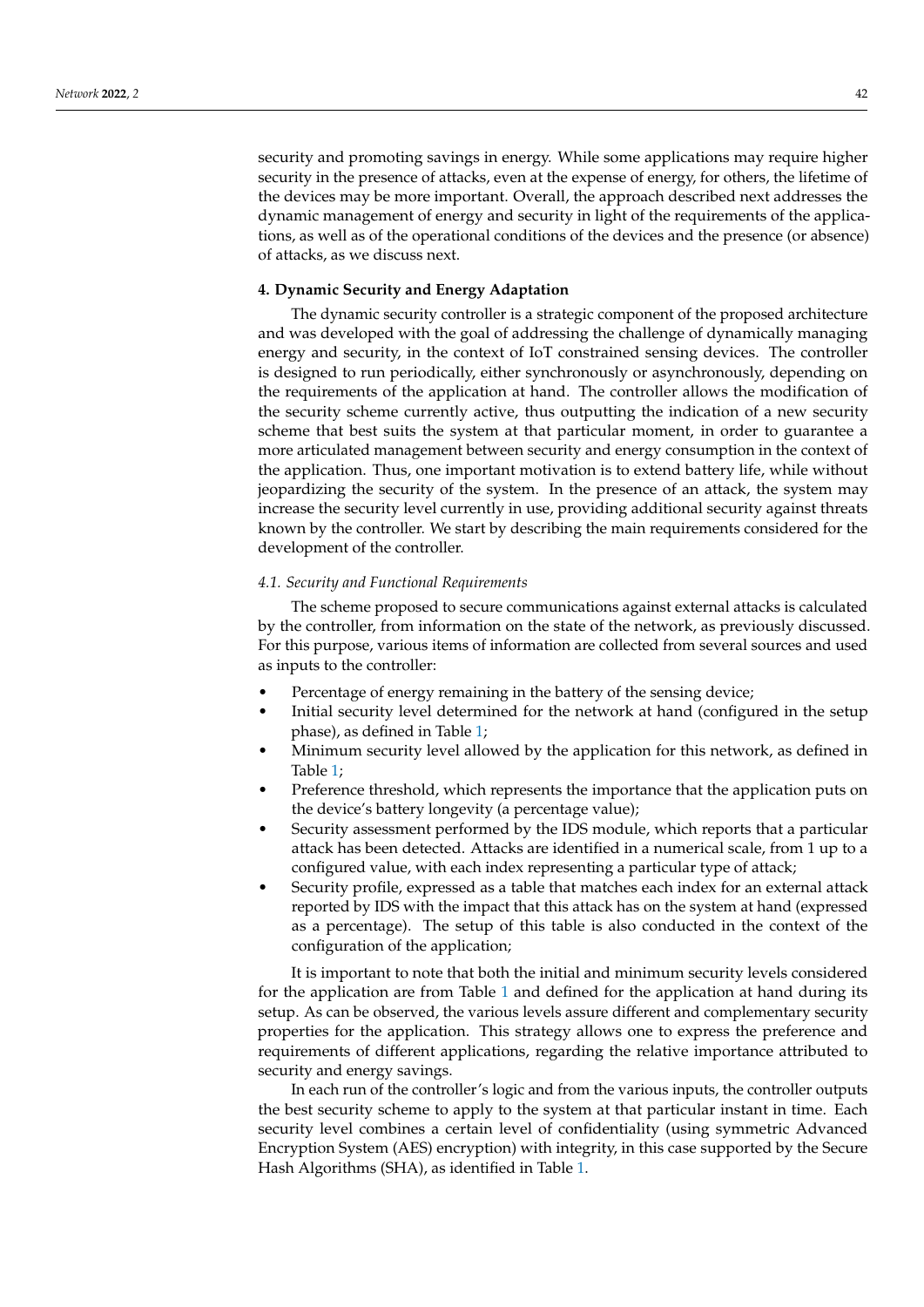| Level          | <b>Security Scheme</b>       |                          |                      |                       |  |
|----------------|------------------------------|--------------------------|----------------------|-----------------------|--|
|                | Confidentiality<br>Integrity |                          | <b>Energy Saving</b> | <b>Security Level</b> |  |
|                | $\overline{\phantom{0}}$     |                          | Very Strong          | Weak                  |  |
| $\overline{2}$ | $\overline{a}$               | <b>SHA256</b>            | Strong               | Moderate              |  |
| 3              | <b>AES128</b>                | $\overline{\phantom{0}}$ | Strong               | Moderate              |  |
| 4              | <b>AES128</b>                | <b>SHA256</b>            | Moderate             | <b>Strong</b>         |  |
| 5              | AES256                       | <b>SHA512</b>            | Weak                 | Very Strong           |  |

<span id="page-7-0"></span>**Table 1.** Security profiles considered for the proposed architecture.

The usage of different security profiles allows one to employ the controller's logic with applications requiring different security and energy preferences and management approaches. Next, we discuss the algorithm developed to support the dynamic management of security an energy, in the context of the proposed architecture.

#### <span id="page-7-1"></span>*4.2. Controller Logic*

The verification of the preference threshold defined at the application level is the first step considered by the controller logic algorithm. Depending on this value, an appropriate calculation flow is taken using the impact percentage. Next, the energy remaining in the device's battery is verified, and an attenuation is applied to the previous calculation.

The battery percentage is divided into three intervals in the controller's logic: [100%, 75%], ]75%, 25%[ and [25%, 0%]. These intervals are chosen to reflect three representative phases in the typical discharge curve of an alkaline battery, as discussed in [\[17\]](#page-16-7). Since one of the goals of our proposal is to extend the lifetime of sensing devices by promoting energy savings, the three considered intervals allow the algorithm to react differently in such situations, with respect to the security profile chosen. In particular, this means that the algorithm, depending on the battery level at each moment, can reduce the security scheme to be suggested in three attenuation levels: least attenuation, medium attenuation and heavy attenuation, respectively.

In our implementation and evaluation, we considered two versions of the algorithm. The first version, identified subsequently as *Logic*, is illustrated by Algorithm [1.](#page-8-1) In the other version, identified subsequently as *Delta Logic*, we modify the algorithm by adding, between lines 10 and 11, an instruction to store a given number of previously transmitted security assessments (detection of an attack by an IDS module in the network) in a buffer. In this version, when a new security assessment is received from the IDS, it is stored in a buffer, and the algorithm considers instead the highest recorded assessment present in that buffer to perform the necessary calculations. This version of the algorithm arises from the need to absorb temporary anomalies that may exist in the security assessment performed by the IDS, thus allowing to filter false positives and smooth the behavior of the controller when appropriate. We proceed to discuss our initial approach to evaluate the behavior of the described algorithm.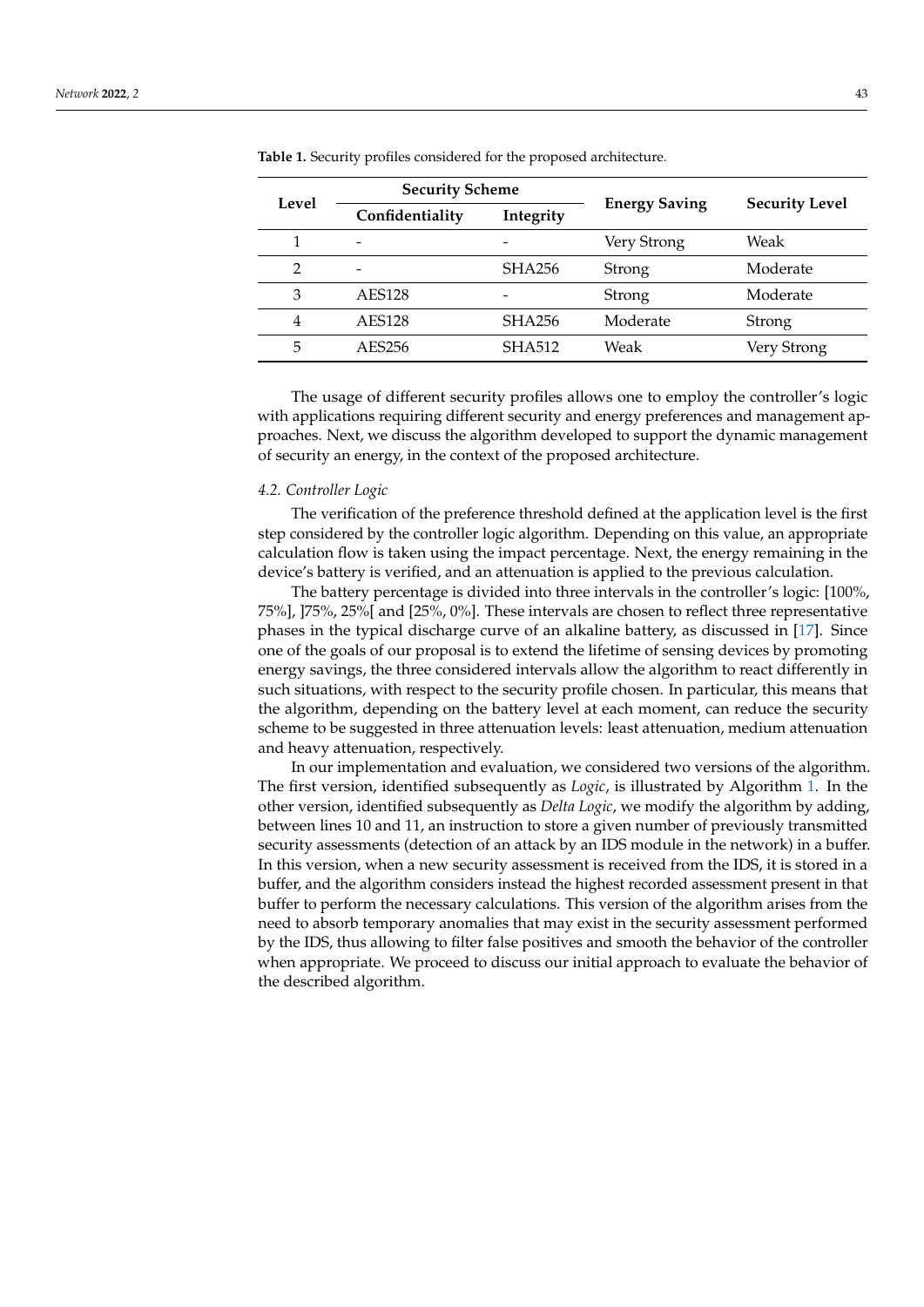# <span id="page-8-1"></span>**Algorithm 1** Controller logic.

- 1: Declare main variables
- 2: Declare auxiliary variables
- 3: Read initial configuration from text file
- 4: Allocate required memory
- 5: Initialize the result files
- 6: Write initial configuration in the result files
- 7: Apply the energy cost of the initial level
- 8: **while** Battery percentage decrease is less than 5% **do**
- 9: Calculate new battery percentage
- 10: Get security assessment from IDS
- 11: Calculate security level to be suggested
- 12: Apply attenuation depending on the battery level
- 13: Remove energy cost of the new security
- 14: Save the data in the corresponding file
- 15: Increase cycle number counter
- 16: **end while**
- 17: Display number of cycles
- 18: Free up space and close the files

### <span id="page-8-0"></span>**5. Analytical Evaluation of the Controller**

For the evaluation of the controller in the context of the proposed architecture, we considered two complementary approaches. For both approaches, it was necessary to specify the requirements of the application at hand, which are translated to specific inputs of the controller. In this context, the table of attacks was established as shown in Table [2,](#page-8-2) identifying four types of relevant attacks. As already discussed, the indexes in this table are used by the IDS to report the detection of a particular type of attack.

When the Controller receives a notification about an attack reported by the IDS module, it is necessary to translate the index identifying the attack to a percentage of impact that the detected attack potentially represents for the application at hand. For this purpose, the security profile was defined as shown in Table [3,](#page-8-3) with Index 0 corresponding to the absence of attacks, and with the attacks considered identified as illustrated in Table [2.](#page-8-2)

<span id="page-8-2"></span>**Table 2.** External attacks considered (evaluation).

| Index | Attack            |
|-------|-------------------|
|       | Spoofing          |
|       | Hijacking         |
| 3     | Denial of Service |
|       | Man in the Middle |

<span id="page-8-3"></span>**Table 3.** Security profile (impact of attacks).

| Index | <b>Impact Value</b> |
|-------|---------------------|
|       | $0\%$               |
|       | 40%                 |
| റ     | 90%                 |
| 3     | 20%                 |
|       | 80%                 |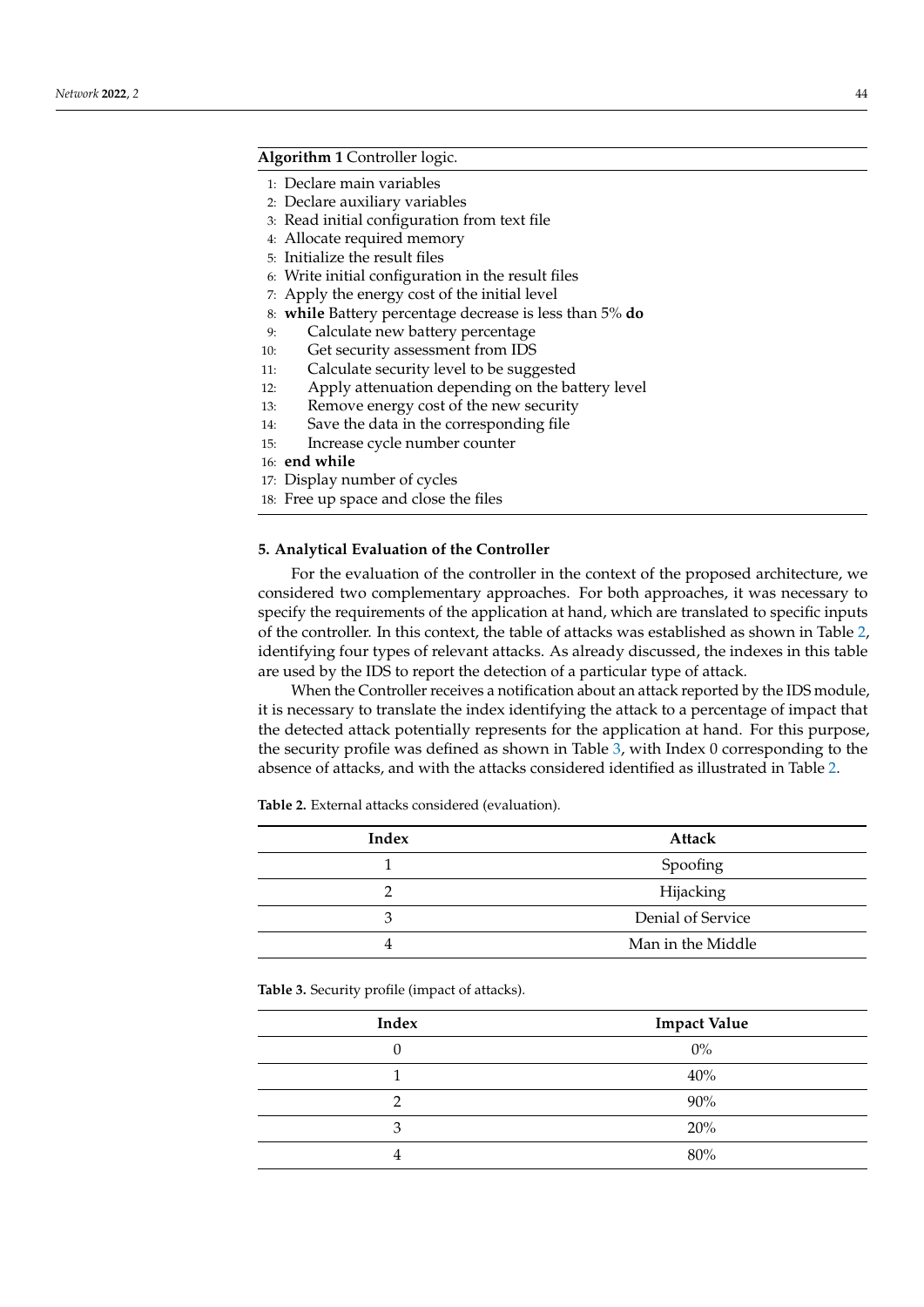Again, we note that this is configurable for the application at hand, given that, in practice, different attacks may represent different risks and have different impacts to different applications.

In fact, a particular type of external attack can have a different impact depending on the purpose of each LoRaWAN application, and one motivation of our strategy is to ensure that the proposed architecture is as inclusive as possible of LoRaWAN applications with different requirements and goals.

#### *5.1. Analytical Evaluation of Controller Behavior*

We start by considering the two previously described approaches against a set of scenarios and configuration settings. The focus in our evaluation is on the impact of security in the energy available in sensing devices, given that it determines the lifetime of the device and, in consequence, of the application itself.

#### 5.1.1. Evaluation Setup

To test the behavior of the proposed controller, we consider various scenarios combined with different configuration setups. We also assume that each application-layer message requires 51 bytes, and a rate of two messages per run. The preference threshold, the minimum level and the initial level correspond to the variables changed in the initial settings of each test, and Table [4](#page-9-0) illustrates the corresponding values.

| ID | <b>Preference Threshold</b> | <b>Minimum Level</b> | <b>Initial Level</b> |
|----|-----------------------------|----------------------|----------------------|
|    | 80%                         |                      |                      |
| റ  | 20%                         |                      |                      |
| 3  | 80%                         |                      |                      |
| 4  | 20%                         |                      | З                    |
| 5  | 80%                         |                      |                      |
| 6  | 20%                         |                      |                      |
|    |                             |                      |                      |

<span id="page-9-0"></span>**Table 4.** Initial settings considered for evaluation.

The scenarios considered in our implementation and evaluation of the proposed adaptation logic are as follows:

- A scenario with random attacks, both in what regards the type of attack, the time of its occurrence and its duration;
- Two scenarios with 20% of high risk attacks, namely with 80% and 90% of impact;
- A scenario with 20% of medium impact attacks, namely with 40%;
- A scenario with 20% of attacks with low impact, in this case with 20%.

With regard to the evaluation study, the controller was implemented in the C language for each approach described in Section [4.2.](#page-7-1) The goal of our evaluation is to determine its effectiveness in implementing energy-aware security adaptation, as per the goals previously discussed. For this study, we consider the energy consumption impact of the AES and SHA algorithms [\[18\]](#page-16-8), illustrated in Table [5.](#page-10-0) As for the battery capacity of the sensor, we consider the usage of an AA LR6 alkaline battery with a capacity of 1.8 Ah and a voltage of 1.5 V, which corresponds to 2.7 Wh of energy generated and 9720 Joules. It is important to note that this setup still does not take into account any LoRa/LoRaWAN configuration regarding energy consumption, only the energy cost of the cryptography process.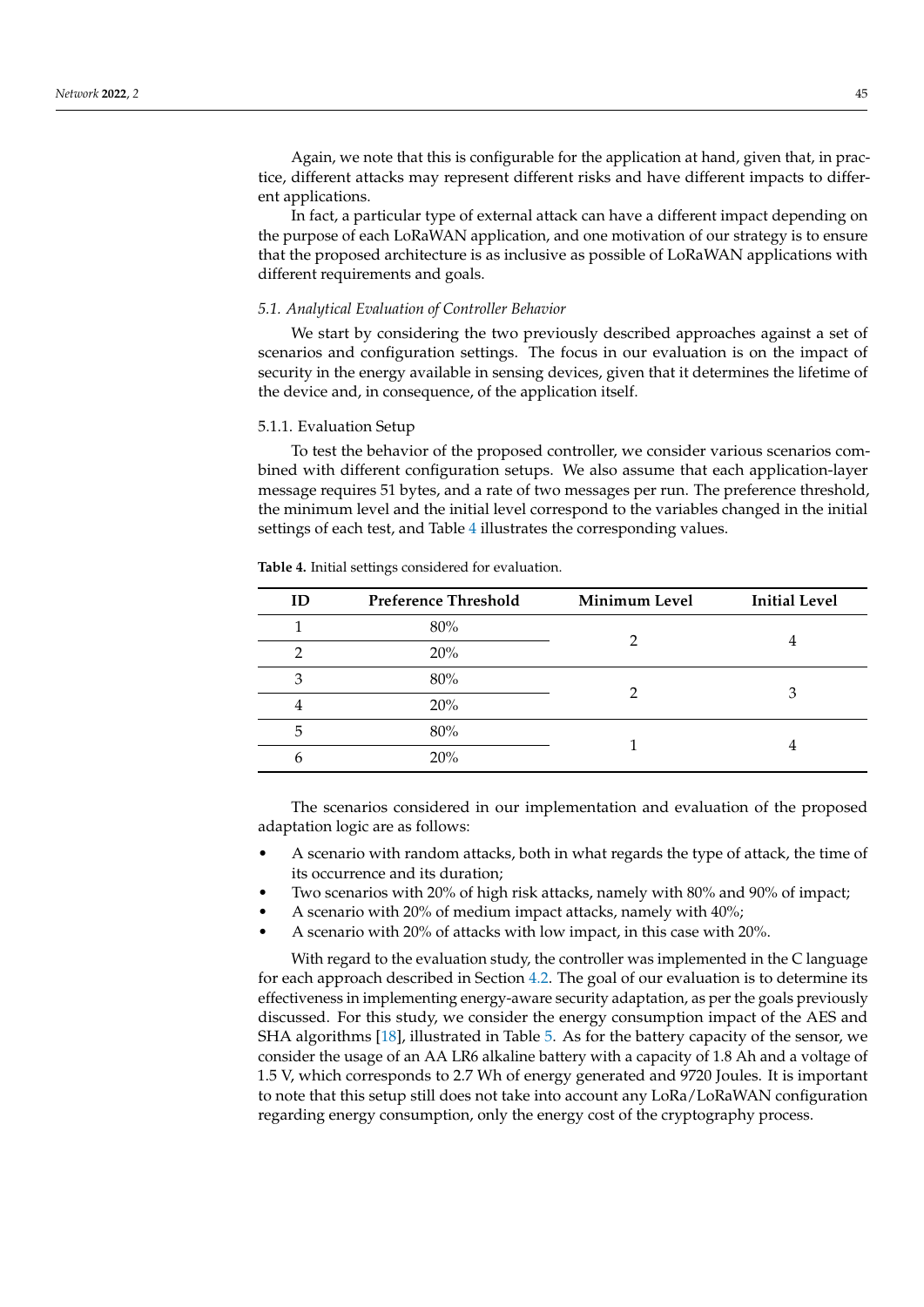|       | <b>Security Scheme</b> |                          |                        |  |  |
|-------|------------------------|--------------------------|------------------------|--|--|
| Level | Confidentiality        | Integrity                | Energy Cost (microJ/B) |  |  |
|       | -                      | $\overline{\phantom{0}}$ |                        |  |  |
|       |                        | <b>SHA256</b>            | 0.043                  |  |  |
| 3     | <b>AES128</b>          | $\overline{\phantom{a}}$ | 0.245                  |  |  |
| 4     | <b>AES128</b>          | <b>SHA256</b>            | 0.288                  |  |  |
| 5     | AES258                 | <b>SHA512</b>            | 0.375                  |  |  |

<span id="page-10-0"></span>**Table 5.** Energy cost for the various security levels.

Each algorithm was used to test all the considered scenarios, in particular considering the six combinations of initial configurations presented in Table [4,](#page-9-0) in total accounting for 60 tests. Given the high amount of time required to perform each test and considering the typical discharging curve of an alkaline battery [\[17\]](#page-16-7), measurements were made only in three battery intervals: from 100% to 95%, 75% to 70% and from 25% to 20%. We therefore consider the behavior of the algorithm in the three distinct and representative phases of the lifetime of a battery. The final value corresponds to an extrapolation of the values obtained in these three intervals. Next, we proceed with a discussion on the results obtained in our evaluation tests.

#### 5.1.2. Results and Analysis

In Table [6,](#page-11-0) we identify the values obtained in each of the tests, representing the number of cycles that could be performed for a given test approach, scenario and initial configuration. The results presented are extrapolated from the measured values, using expression [\(1\)](#page-10-1).

<span id="page-10-1"></span>
$$
5 \times \text{First interval} + 10 \times \text{Second interval} + 5 \times \text{Third interval} \tag{1}
$$

The different weight attributed to each of the three intervals is equivalent to the number of times that each interval incorporates 5% of battery; that is, between 100% and 75% or between 25% and 0% there are 5 intervals of 5%, and between 75% and 25% there are 10 intervals of 5%. The results obtained are compared with the number of cycles that can be obtained using a fixed security scheme, helping to understand how far the goals of the proposed algorithm (saving battery and extending the life of the sensors) have been achieved.

For the scenario with a fixed security scheme, we consider security level 4, as defined in Table [5,](#page-10-0) where we can also obtain the energy cost per Byte inherent to its usage. With the same conditions used for the tests previously presented, we obtain an energy cost of 0.073152 mJ per execution. We consequently note that the value allows a total of 132,874,016 cycles to be achieved.

Table [7](#page-11-1) identifies the percentage comparison between the values obtained in the tests and the value previously computed. Positive percentage values correspond to a gain in relation to the number of cycles performed with a fixed security scheme, while negative values correspond to a loss. When analyzing the results illustrated in Table [7,](#page-11-1) we observe that 55 of the 58 tests have resulted in higher values than intended, proving that the dynamic security controller has a positive contribution to save energy. The three results (obtained with the random scenario, *Delta Logic* algorithm and with the initial configurations of 2, 4 and 6) that were below expectations and result in a negative percentage correspond to tests in which preference was for security enforcing over saving energy, resulting in an increase in power usage to allow for increasing the security level (enabling a higher security configuration). The two blank spaces correspond to tests that are impossible to perform since, given the conditions, no security scheme would be used.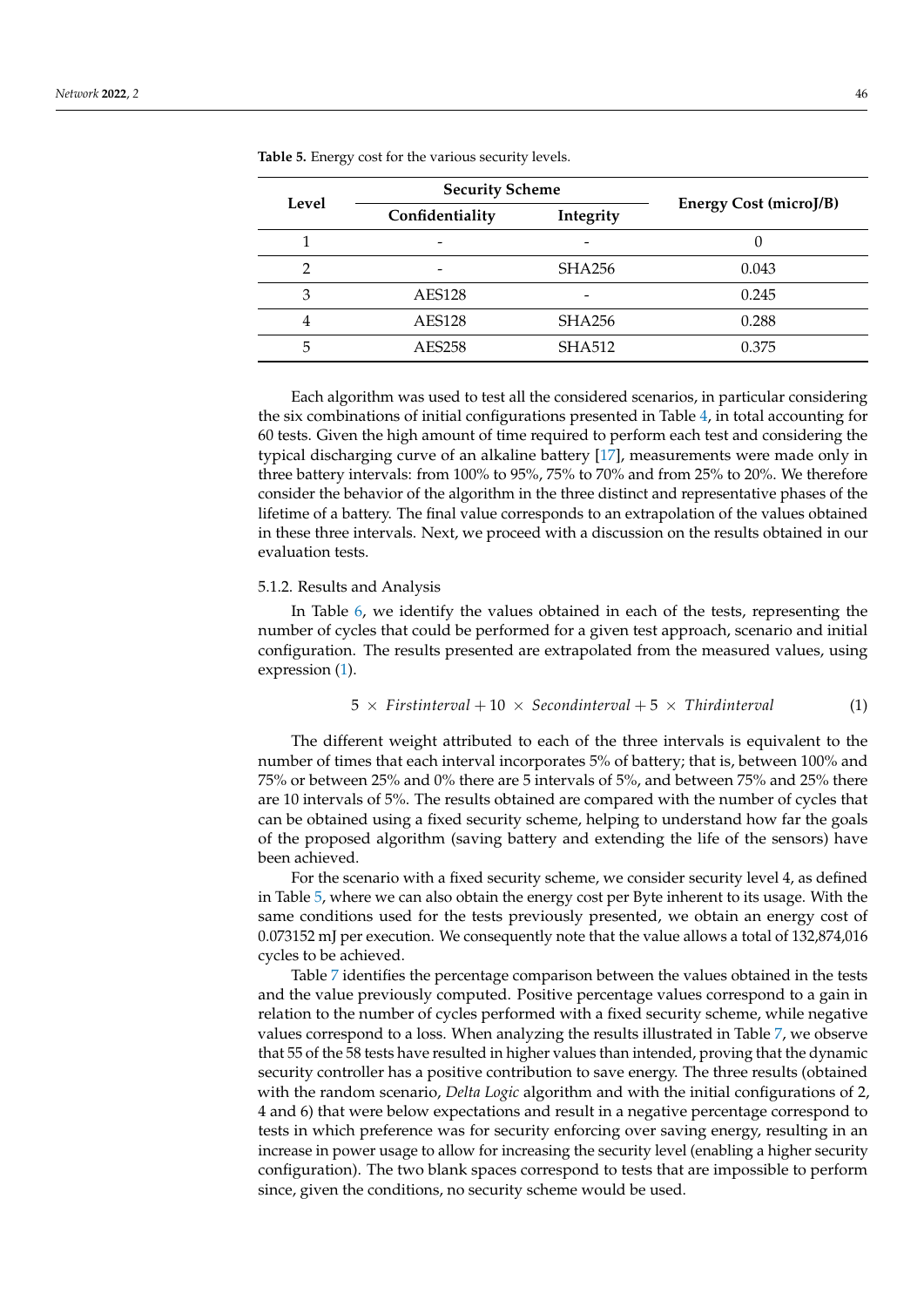|               |                | <b>Initial Configuration</b> |                |                |                |               |                |  |
|---------------|----------------|------------------------------|----------------|----------------|----------------|---------------|----------------|--|
| Scenario      | Algorithm      | 1                            | $\overline{2}$ | 3              | 4              | 5             | 6              |  |
|               | Logic          | 306,698,115                  | 208,301,610    | 306,698,150    | 208,301,610    | 379,677,515   | 224,068,215    |  |
| Random        | Delta<br>Logic | 148,947,695                  | 117,738,690    | 148,947,770    | 117,738,710    | 149,992,340   | 117,797,305    |  |
|               | Logic          | 398,231,705                  | 362,629,505    | 398,231,705    | 362,629,475    | 623,803,770   | 539,511,990    |  |
| High<br>90%   | Delta<br>Logic | 157,904,815                  | 137,406,450    | 157,904,925    | 137,406,470    | 165,193,705   | 142,853,115    |  |
|               | Logic          | 468,039,540                  | 390,846,515    | 468,039,545    | 390,846,515    | 1,124,969,280 | 604,671,550    |  |
| High<br>80%   | Delta<br>Logic | 254,661,730                  | 153,298,930    | 254,661,750    | 153,298,950    | 297,894,645   | 160,122,900    |  |
| Medium<br>40% | Logic          | 889,946,800                  | 553,140,925    | 889,946,820    | 553,140,930    | 3,337,300,455 | 1,660,158,380  |  |
|               | Delta<br>Logic | 889,946,660                  | 360,221,480    | 889,946,780    | 360,221,720    | 883,662,985   | 439,623,500    |  |
| Low<br>20%    | Logic          | 17,798,937,782               | 17,798,937,782 | 17,798,937,858 | 17,798,937,858 |               | 88,994,688,908 |  |
|               | Delta<br>Logic | 17,798,937,782               | 17,798,937,782 | 17,798,937,858 | 17,798,937,858 |               | 88,994,688,908 |  |

<span id="page-11-0"></span>**Table 6.** Evaluation results (number of cycles that occurred in each test).

<span id="page-11-1"></span>**Table 7.** Test results compared against the scenario with fixed security.

|            |                | <b>Initial Configuration</b> |                          |                          |                          |                        |                          |  |
|------------|----------------|------------------------------|--------------------------|--------------------------|--------------------------|------------------------|--------------------------|--|
| Scenario   | Algorithm      | $\mathbf{1}$                 | $\overline{2}$           | 3                        | 4                        | 5                      | 6                        |  |
|            | Logic          | 306,698,115<br>131%          | 208,301,610<br>57%       | 306,698,150<br>131%      | 208,301,610<br>57%       | 379,677,515<br>186%    | 224,068,215<br>69%       |  |
| Random     | Delta<br>Logic | 148,947,695<br>12%           | 117,738,690<br>$-11%$    | 148,947,770<br>$12\%$    | 117,738,710<br>$-11%$    | 149,992,340<br>13%     | 117,797,305<br>$-11%$    |  |
|            | Logic          | 398,231,705<br>200%          | 362,629,505<br>173%      | 398,231,705<br>200%      | 362,629,475<br>173%      | 623,803,770<br>369%    | 539,511,990<br>306%      |  |
| High 90%   | Delta<br>Logic | 157,904,815<br>19%           | 137,406,450<br>$3\%$     | 157,904,925<br>19%       | 137,406,470<br>3%        | 165, 193, 705<br>24%   | 142,853,115<br>8%        |  |
| High 80%   | Logic          | 468,039,540<br>252%          | 390,846,515<br>194%      | 468,039,545<br>252%      | 390,846,515<br>194%      | 1,124,969,280<br>747%  | 604,671,550<br>355%      |  |
|            | Delta<br>Logic | 254,661,730<br>92%           | 153,298,930<br>15%       | 254,661,750<br>92%       | 153,298,950<br>15%       | 297,894,645<br>124%    | 160,122,900<br>21%       |  |
|            | Logic          | 889,946,800<br>570%          | 553,140,925<br>316%      | 889,946,820<br>570%      | 553,140,930<br>316%      | 3,337,300,455<br>2412% | 1,660,158,380<br>1149%   |  |
| Medium 40% | Delta<br>Logic | 889,946,660<br>570%          | 360,221,480<br>171%      | 889.946.780<br>570%      | 360,221,720<br>171%      | 883,662,985<br>565%    | 439,623,500<br>231%      |  |
| Low $20\%$ | Logic          | 17,798,937,782<br>13295%     | 17,798,937,782<br>13295% | 17,798,937,858<br>13295% | 17,798,937,858<br>13295% |                        | 88,994,688,908<br>66877% |  |
|            | Delta<br>Logic | 17,798,937,782<br>13295%     | 17,798,937,782<br>13295% | 17,798,937,858<br>13295% | 17,79,8937,858<br>13295% |                        | 88,994,688,908<br>66877% |  |

# *5.2. Analytical Evaluation in the Context of LoRaWAN*

The second evaluation we consider in our study aims to present results in the context of a practical LoRaWAN application. We now consider also the energy costs of transmissions, discussed in [\[19\]](#page-16-9). The values we are considering in this evaluation were obtained with a LoRaWAN Class A device. This class is the most relevant for our analysis since it is the most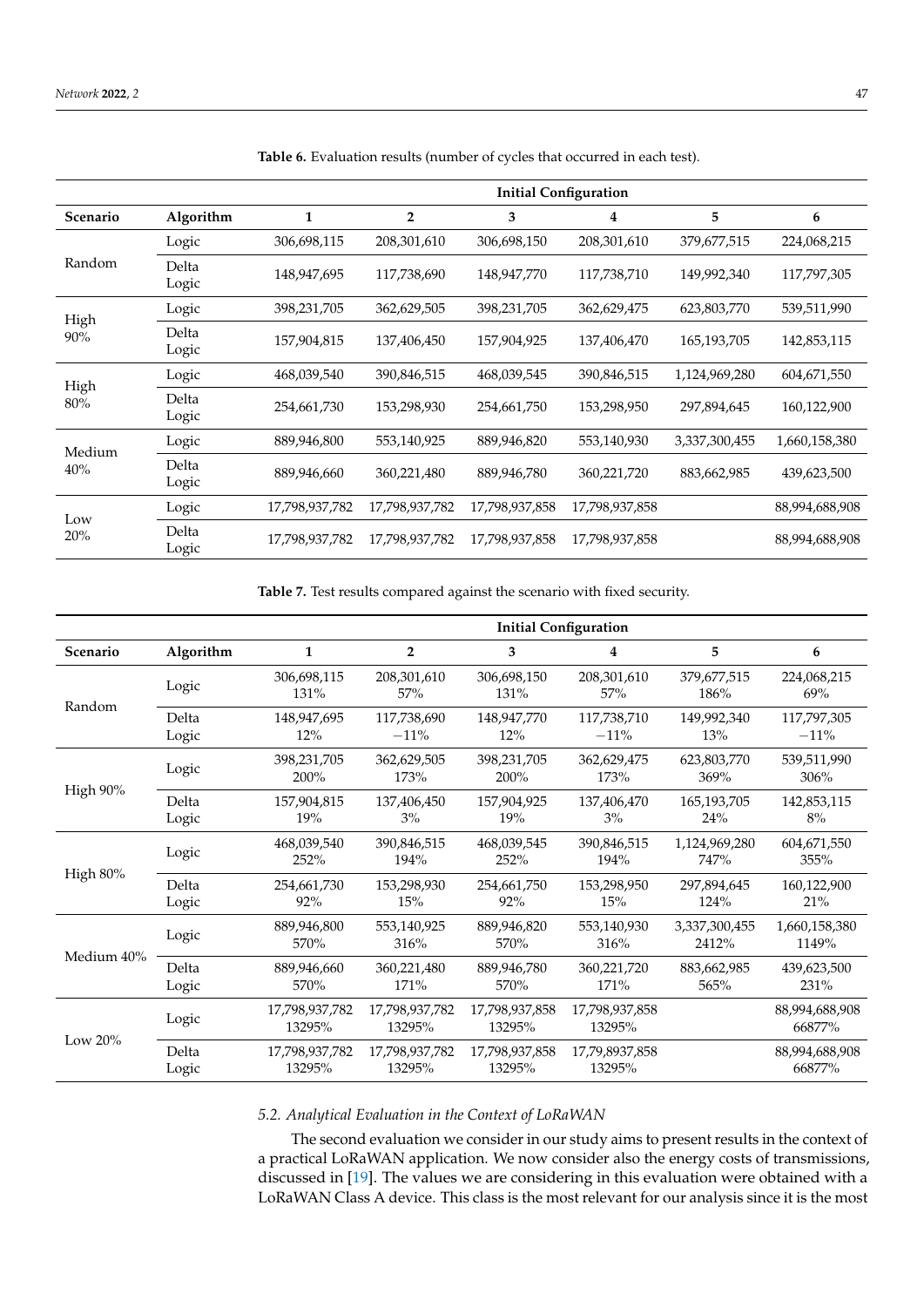efficient regarding energy usage. Ref. [\[19\]](#page-16-9) also compares how different spreading factors affect power consumption in LoRaWAN, with SF = 12 being the most expensive in terms of energy usage and the worst case in power consumption. For that reason, the chosen results for this evaluation consider a  $SF = 12$ , given that it provides support for a worst-case scenario analysis of the behavior of the algorithm. Transmission costs in terms of energy are thus used together with the cost of the various security levels decided by the controller. We start by addressing the configuration of the scenarios considered in this evaluation.

#### 5.2.1. Configuration of the Test Scenarios

To carry out this analytical evaluation, it was necessary to define the scenarios to be tested, their initial configurations and the logic implemented in each evaluation. We tested two different scenarios: the first where no attacks on the system are recorded, and another where there are constant attacks against communications, each with a high impact of 80%. The preferential factor, which represents the importance attributed to battery savings by the application, was tested with values of 80% (which gives priority to battery savings over security) and 20% (the opposite scenario), and the minimum level of security for levels 1 and 2. The size of each message is 51 Bytes, the maximum payload size used for LoRaWAN configurations where SF is 12. The transmission rate considered is of one message every half a minute. The battery characteristics are also maintained, considering the same type of battery (with 9720 Joules available) and applicable discharge curve.

The value of the transmission energy cost is of 0.59 mJ per bit [\[19\]](#page-16-9) and equals a total of 6.136 mJ, for values measured for a LoRa SX1272 transmitter, which is common in IoT sensors as those employed in LoRaWAN environments. The values used for the energy cost of security are the same as those used in the previous tests, illustrated in Table [5.](#page-10-0) In this evaluation, the scenario in which the security of the system does not change was also analyzed, and in this case, we chose the fourth security scheme from Table [5,](#page-10-0) with the objective of comparing the remaining results with the currently most common usage scenario of security in a LoRaWAN network. Please note that the preference threshold and minimum security level settings are not applicable here, as these variables are only used by the Controller.

### 5.2.2. Results and Analysis

In Table [8,](#page-13-0) we present the results obtained for each of the tests performed, considering the energy impact of data transmission and security, as previously discussed. Each combination of scenario and initial configuration setup was analyzed to determine the battery percentage intervals where each security level would be suggested, presented in the fifth and sixth columns of Table [8.](#page-13-0) With this division, it was possible to calculate the different energy cost over time for the life of the battery and thus obtain the time of execution of each test.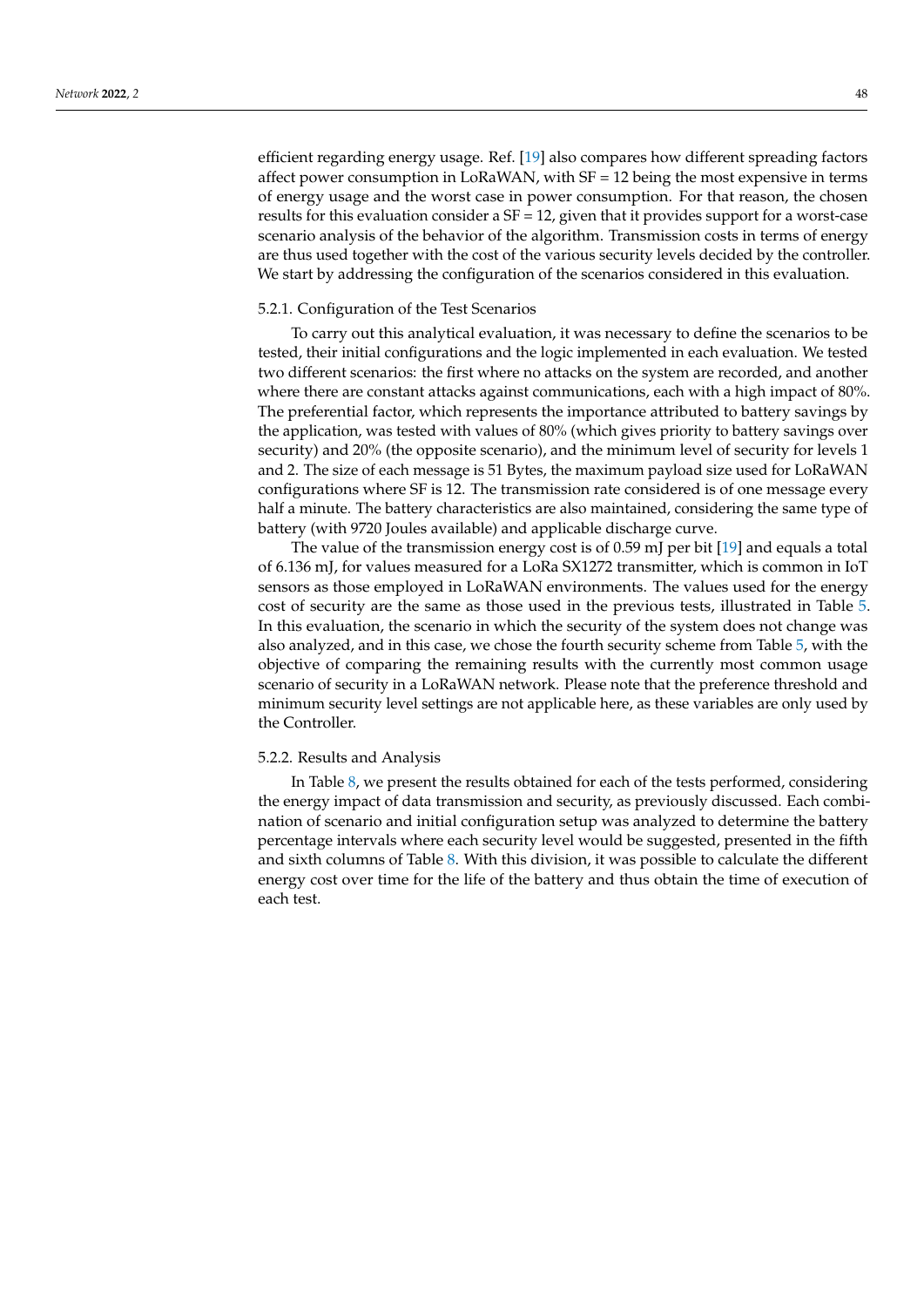<span id="page-13-0"></span>

|                         | <b>Initial Settings</b> |                              |                      | <b>Battery</b> |                   | <b>Energy Cost</b>  | <b>Energy Cost</b>      |           | <b>Total Number</b>  | <b>Total Time</b>         | Converted                         |         |                            |
|-------------------------|-------------------------|------------------------------|----------------------|----------------|-------------------|---------------------|-------------------------|-----------|----------------------|---------------------------|-----------------------------------|---------|----------------------------|
| <b>Scenarios</b>        | Preference<br>Threshold | Minimum Level<br>of Security | <b>Initial Level</b> | Range          | Security<br>Level | of Security<br>(mJ) | of Transmission<br>(mJ) |           | of Executions        | of Execution<br>(minutes) | <b>Total Time of</b><br>Execution |         |                            |
| Fixed<br>Security       | Not<br>Applicable       | Not<br>Applicable            |                      | $100 - 0\%$    | $\overline{4}$    | 0.019               |                         | 1,610,165 |                      | 789,647                   | 559 d 2 h<br>2 <sub>m</sub>       |         |                            |
|                         |                         |                              |                      | 100-59%        | $\overline{4}$    | 0.019               |                         | 660,168   |                      | 790,267                   | 559 d 12 h<br>47 m                |         |                            |
|                         |                         |                              |                      | 59-22%         | 3                 | 0.016               |                         | 596,060   |                      |                           |                                   |         |                            |
|                         |                         | $\mathbf{1}$                 |                      | $22 - 2\%$     | $\overline{2}$    | 0.002               |                         | 322,923   | 1,580,534            |                           |                                   |         |                            |
|                         | $80\%$                  |                              |                      | $2 - 0\%$      | $\mathbf{1}$      | $\overline{0}$      |                         | 32,303    |                      |                           |                                   |         |                            |
| Constant                |                         | $\overline{2}$               |                      | 100-59%        | $\overline{4}$    | 0.019               |                         | 660,168   |                      | 323,704                   | 559 d 12 h<br>$41.5\,\mathrm{m}$  |         |                            |
| attacks                 |                         |                              |                      | 59-22%         | 3                 | 0.016               |                         | 596,060   | 1,580,523            |                           |                                   |         |                            |
| with 80%<br>impact each |                         |                              |                      | $22 - 0\%$     | $\overline{2}$    | 0.002               |                         | 355,215   |                      |                           |                                   |         |                            |
|                         |                         | $20\%$<br>$\overline{2}$     | $\overline{4}$       | 100-74%        | 5                 | 0.024               | 6136                    | 418,259   | 1,579,088<br>789,544 |                           |                                   |         |                            |
|                         |                         |                              |                      | 74-21%         | $\overline{4}$    | 0.019               |                         | 853,388   |                      |                           | 559 d 0 h<br>15m                  |         |                            |
|                         |                         |                              |                      | $21 - 0\%$     | 3                 | 0.016               |                         | 338,304   |                      |                           |                                   |         |                            |
|                         |                         |                              |                      | 100-74%        | $\mathbf 5$       | 0.048               |                         | 418,259   |                      |                           |                                   |         |                            |
|                         |                         |                              |                      |                |                   | 74-21%              | $\overline{4}$          | 0.019     |                      | 853,388                   | 1,579,088                         | 789,544 | 559 d 0 h<br>$15\ {\rm m}$ |
|                         |                         |                              |                      | $21 - 0\%$     | 3                 | 0.016               |                         | 338,304   |                      |                           |                                   |         |                            |
| Without<br>attacks      | Indifferent             |                              |                      | $100 - 0\%$    | 1                 | $\boldsymbol{0}$    |                         |           | 1,615,155            | 807,577                   | 560 d 19 h<br>37 m                |         |                            |
|                         |                         | $\overline{2}$               |                      | $100 - 0\%$    | 2                 | 0.002               |                         |           | 1,614,618            | 807,308                   | 560 d 15 h<br>9 m                 |         |                            |

**Table 8.** Results for the analytical evaluation of the Controller in the context of LoRaWAN, + (number of cycles and total time for tests).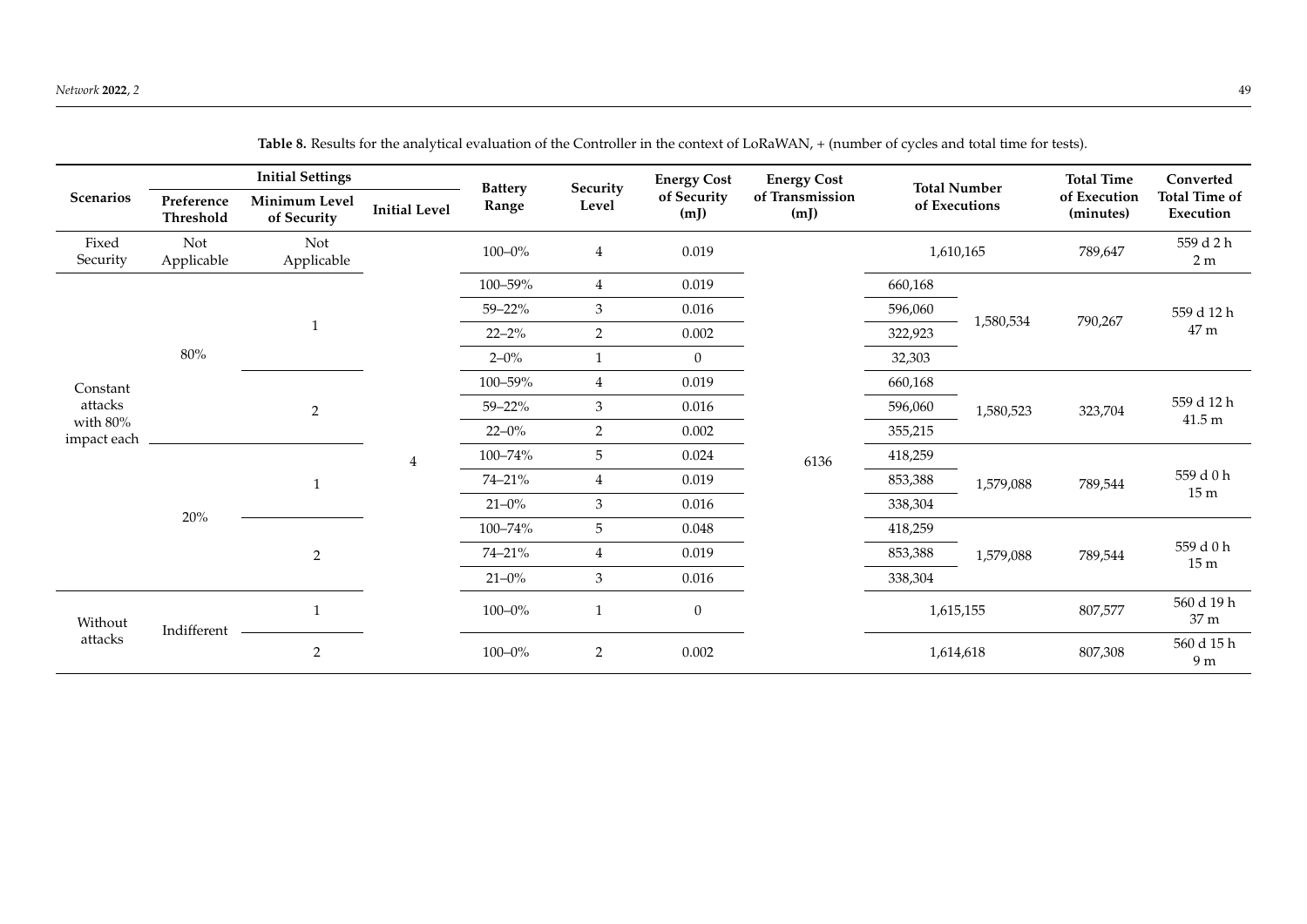Table [9](#page-14-1) presents a comparison, in percentage value, between the values obtained in the tests made for the different scenarios and an environment in which the security scheme employed is fixed. The positive percentage values represent a gain in the lifetime of the sensor, and the negative values represent a loss in the execution time. It is possible to notice that only two tests out of six revealed negative percentage values, and in this situation, we may consider that the controller plays an important role in the dynamic adaptation of energy and security, in the context of a LoRaWAN infrastructure. This is because, on the one hand, the proposed architecture is very helpful in saving energy, in situations where the conditions of the network allow it, given the limited or no existence of external attacks. On the other hand, when the network is put to the test given the severity of the intrusion, this algorithm allows the infrastructure to achieve the necessary additional protection, something that would not be possible in a LoRaWAN network using a fixed security scheme.

<span id="page-14-1"></span>**Table 9.** Lifetime of a sensor taking into account the energy cost of security and message transmission.

|                   |                                                         | <b>Initial Configuration</b> | <b>Total Number</b>   | <b>Total Time</b>         |            |  |
|-------------------|---------------------------------------------------------|------------------------------|-----------------------|---------------------------|------------|--|
| <b>Scenario</b>   | Minimum Level<br>Preference<br>Threshold<br>of Security |                              | of Executed<br>Cycles | of Execution<br>(minutes) | Comparison |  |
| Fixed<br>Security | Not<br>applicable                                       | Not<br>applicable            | 1,579,294             | 789,647                   |            |  |
|                   | 80%<br>20%                                              |                              | 1,580,534             | 790,267                   | 0.08%      |  |
| Impact            |                                                         | $\overline{2}$               | 1,580,523             | 790,262                   | $0.08\%$   |  |
| of $80\%$         |                                                         |                              | 1,579,088             | 789,544                   | $-0.01%$   |  |
|                   |                                                         | $\overline{2}$               | 1,579,088             | 789,544                   | $-0.01%$   |  |
| No.               | Indifferent                                             |                              | 1,584,094             | 792,047                   | $0.31\%$   |  |
| attack            |                                                         | $\overline{2}$               | 1,583,578             | 791,789                   | 0.28%      |  |

Observing the initial configurations and the scenario of the two tests, it is noticeable why these negative values were obtained, since in this case, we have a scenario with constant attacks and consequently with a high impact in data protection. In addition, the preference threshold is chosen to be 20%, since in this case, data security is preferred over savings in energy. This results in choosing a higher security level and, in consequence, increasing the energy required to support the new configuration. The different values obtained for the same scenario result from the application of different conditions and algorithms, reinforcing the existence of a differentiation in the treatment of security and energy savings, which depends on the controller's input values. The larger gain is always recorded with a preference threshold factor of 80% and a minimum security level of 1, which means that the algorithm chooses to save battery over security and can decide to lower or even turn security off, according to what is most appropriate given the current conditions of the network and the energy remaining in the battery of the device. On the other hand, the loss (or the lowest gain) is recorded when the preference threshold is equal to 20% and the minimum level of security is 2, which represents a controller approach focused on security instead of saving energy. In this situation, a security scheme is employed even if no attacks on the system are detected. There are some factors that, in practice, can influence the gains obtained by using the controller, such as the size of each message, the frequency of message transmission and the available energy in the device's battery.

#### <span id="page-14-0"></span>**6. Conclusions and Future Work**

In this article, we addressed the proposal of an architecture with the goal of supporting the dynamic adaptation of energy and security, particularly focusing on IoT applications supported by devices powered by batteries. An important component of our proposal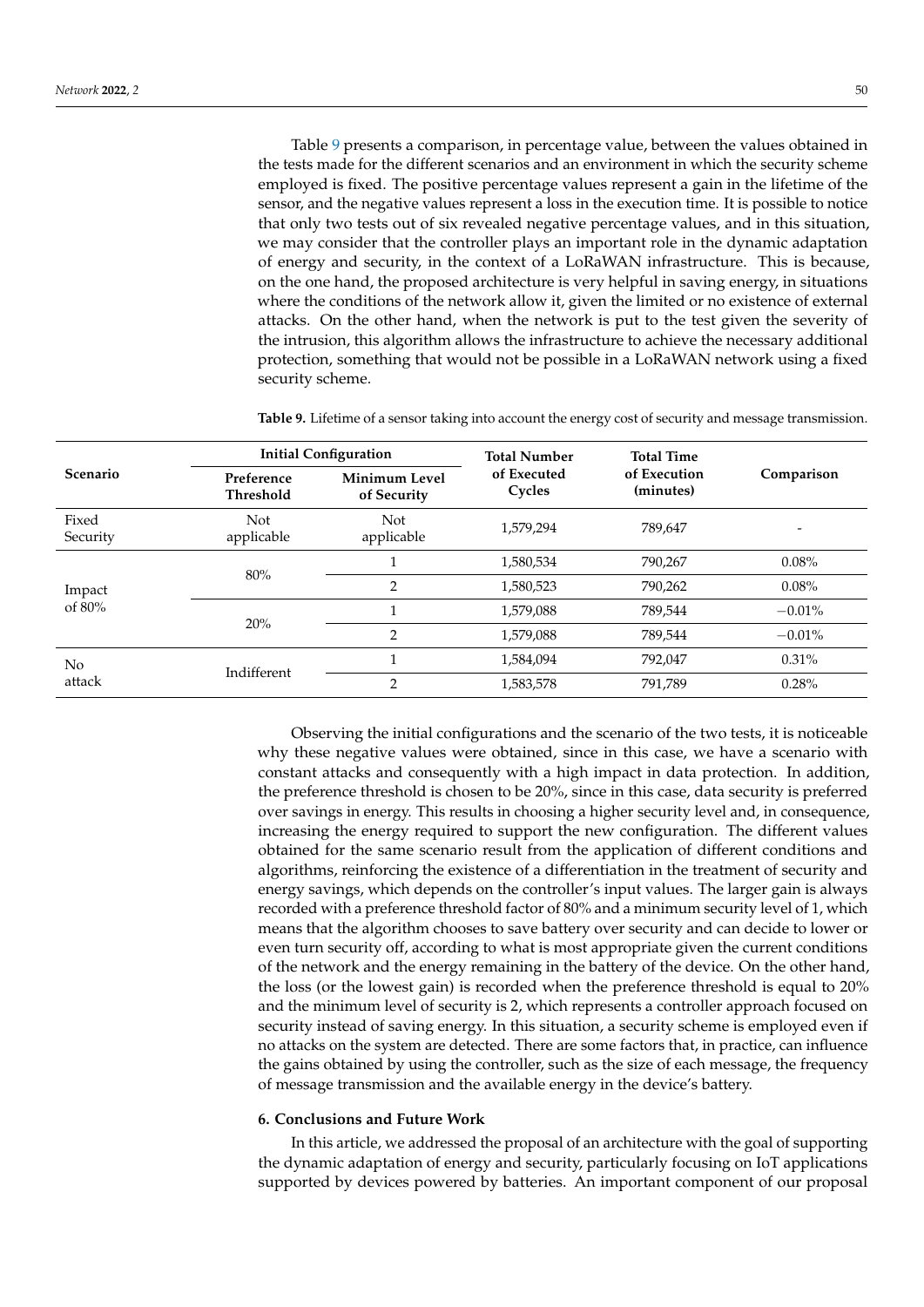resides on the implementation of the logic required for the dynamic management and adaptation of security and energy. The proposal was implemented and evaluated experimentally and analytically, in light of the applications and communication environments with particular requirements and configurations. Our evaluation allowed us to perceive the advantage behind the usage a dynamic adaptation approach, since this allows one to intelligently manage two factors: being able to save battery and consequently extend the lifetime of the device when no external threats are detected, while being able to increase the security of the system if the environment is more hostile and attacks against the normal operation of the application are detected.

We observed there is a general lack of proposals in this area, particularly in what respects the dynamic management of security and energy in IoT LoRaWAN constrained environments. In fact, most of the existing proposals focus on security-related aspects such as key management, authentication and intrusion detection. For sure, our work leaves room for new assessments to be made and for further work to be conducted with the goal of extending the implementation of the proposed architecture. For example, an experimental evaluation of a complete implementation of the architecture in a real environment can be performed, allowing to test the proposed approach against complementary system requirements. Other approaches may be to consider different architectural approaches for the placement of critical components of the architecture, as well as to develop and evaluate other approaches for the logic behind the adaptation performed by the controller, in light of particular classes of attacks.

**Author Contributions:** M.R. and J.G. contributed equally to the paper except for the development of the experimental scenario which was made by M.R. All authors have read and agreed to the published version of the manuscript.

**Funding:** This work is funded by national funds through the FCT-Foundation for Science and Technology, I.P., within the scope of the project CISUC-UID/CEC/00326/2020 and by European Social Fund, through the Regional Operational Program Centro 2020.

**Institutional Review Board Statement:** Not applicable.

**Informed Consent Statement:** Not applicable.

**Conflicts of Interest:** The authors declare no conflict of interest.

## **References**

- <span id="page-15-0"></span>1. Chaudhari, B.S.; Zennaro, M.; Borkar, S. LPWAN technologies: Emerging application characteristics, requirements, and design considerations. *Future Internet* **2020**, *12*, 46. [\[CrossRef\]](http://doi.org/10.3390/fi12030046)
- <span id="page-15-1"></span>2. Hellaoui, H.; Koudil, M.; Bouabdallah, A. Energy-efficient mechanisms in security of the internet of things: A survey. *Comput. Netw.* **2017**, *127*, 173–189. [\[CrossRef\]](http://dx.doi.org/10.1016/j.comnet.2017.08.006)
- <span id="page-15-2"></span>3. Alliance, L. *A Technical Overview of LoRa ® and LoRaWAN ™ What Is It*? Technical Report; LoRa Alliance: Vancouver, BC, Canada, 2015.
- <span id="page-15-3"></span>4. Noura, H.; Hatoum, T.; Salman, O.; Yaacoub, J.P.; Chehab, A. LoRaWAN security survey: Issues, threats and possible mitigation techniques. *Internet Things* **2020**, 100303. [\[CrossRef\]](http://dx.doi.org/10.1016/j.iot.2020.100303)
- <span id="page-15-4"></span>5. de Carvalho Silva, J.; Rodrigues, J.J.; Alberti, A.M.; Solic, P.; Aquino, A.L. LoRaWAN—A low power WAN protocol for Internet of Things: A review and opportunities. In Proceedings of the 2017 2nd International Multidisciplinary Conference on Computer and Energy Science (SpliTech), Split, Croatia, 12–14 July 2017; pp. 1–6.
- <span id="page-15-5"></span>6. Oniga, B.; Dadarlat, V.; De Poorter, E.; Munteanu, A. A secure LoRaWAN sensor network architecture. In Proceedings of the 2017 IEEE SENSORS, Glasgow, UK, 29 October–1 November 2017; pp. 1–3.
- <span id="page-15-6"></span>7. Naoui, S.; Elhdhili, M.E.; Saidane, L.A. Trusted third party based key management for enhancing LoRaWAN security. In Proceedings of the 2017 IEEE/ACS 14th International Conference on Computer Systems and Applications (AICCSA), Hammamet, Tunisia, 30 October–3 November 2017; pp. 1306–1313.
- <span id="page-15-7"></span>8. Lin, J.; Shen, Z.; Miao, C. Using blockchain technology to build trust in sharing LoRaWAN IoT. In Proceedings of the 2nd International Conference on Crowd Science and Engineering, Beijing, China, 6–9 July 2017; pp. 38–43.
- <span id="page-15-8"></span>9. Sanchez-Iborra, R.; Sánchez-Gómez, J.; Pérez, S.; Fernández, P.J.; Santa, J.; Hernández-Ramos, J.L.; Skarmeta, A.F. Enhancing lorawan security through a lightweight and authenticated key management approach. *Sensors* **2018**, *18*, 1833. [\[CrossRef\]](http://dx.doi.org/10.3390/s18061833) [\[PubMed\]](http://www.ncbi.nlm.nih.gov/pubmed/29874839)